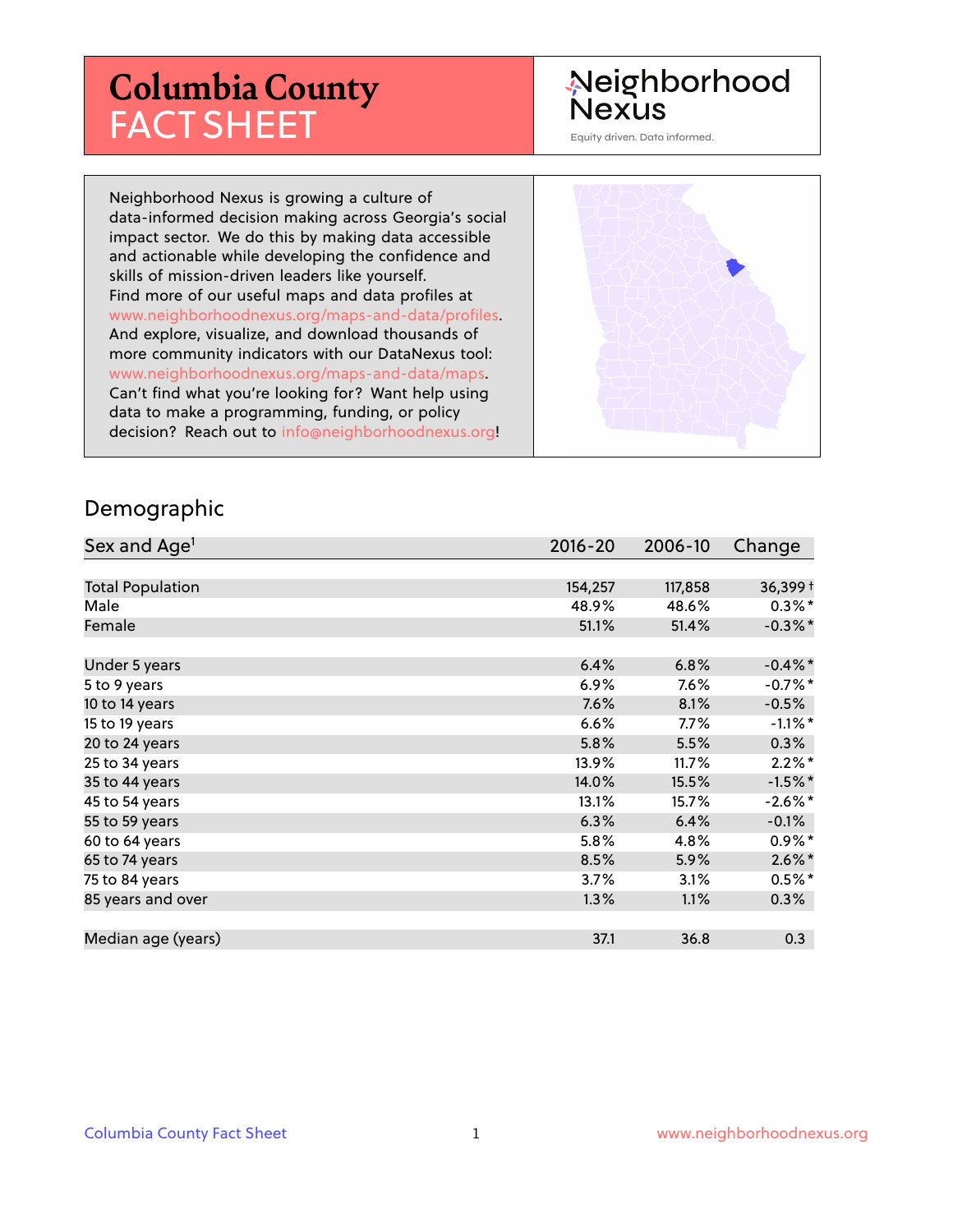## Demographic, continued...

| Race <sup>2</sup>                                            | $2016 - 20$ | 2006-10 | Change     |
|--------------------------------------------------------------|-------------|---------|------------|
| Total population                                             | 154,257     | 117,858 | 36,399+    |
| One race                                                     | 94.8%       | 98.0%   | $-3.2\%$ * |
| White                                                        | 72.4%       | 77.8%   | $-5.4\%$ * |
| <b>Black or African American</b>                             | 16.8%       | 14.7%   | $2.1\%$ *  |
| American Indian and Alaska Native                            | 0.3%        | 0.2%    | 0.0%       |
| Asian                                                        | 4.1%        | 4.0%    | 0.2%       |
| Native Hawaiian and Other Pacific Islander                   | 0.0%        | 0.1%    | $-0.1%$    |
| Some other race                                              | 1.2%        | 1.2%    | $0.0\%$    |
| Two or more races                                            | 5.2%        | 2.0%    | $3.2\%$ *  |
| Race alone or in combination with other race(s) <sup>3</sup> | $2016 - 20$ | 2006-10 | Change     |
| Total population                                             | 154,257     | 117,858 | 36,399+    |
| White                                                        | 77.1%       | 79.6%   | $-2.4\%$ * |
| <b>Black or African American</b>                             | 19.3%       | 15.4%   | $3.8\%$ *  |
| American Indian and Alaska Native                            | 1.1%        | 0.9%    | $0.2%$ *   |
| Asian                                                        | 5.6%        | 4.8%    | $0.8\%$ *  |
| Native Hawaiian and Other Pacific Islander                   | 0.3%        | 0.2%    | 0.1%       |
| Some other race                                              | 2.4%        | 1.5%    | $0.9\%$ *  |
| Hispanic or Latino and Race <sup>4</sup>                     | $2016 - 20$ | 2006-10 | Change     |
| Total population                                             | 154,257     | 117,858 | 36,399+    |
| Hispanic or Latino (of any race)                             | 6.9%        | 4.5%    | $2.4%$ †   |
| Not Hispanic or Latino                                       | 93.1%       | 95.5%   | $-2.4%$ +  |
| White alone                                                  | 67.9%       | 74.7%   | $-6.8\%$ * |
| Black or African American alone                              | 16.7%       | 14.6%   | $2.1\%$ *  |
| American Indian and Alaska Native alone                      | 0.1%        | 0.2%    | $-0.1%$    |
| Asian alone                                                  | 4.0%        | 3.9%    | 0.1%       |
| Native Hawaiian and Other Pacific Islander alone             | 0.0%        | 0.1%    | $-0.1%$    |
| Some other race alone                                        | 0.3%        | 0.4%    | $-0.1%$    |
| Two or more races                                            | 4.1%        | 1.6%    | $2.5%$ *   |
| U.S. Citizenship Status <sup>5</sup>                         | $2016 - 20$ | 2006-10 | Change     |
| Foreign-born population                                      | 10,882      | 7,456   | $3,426*$   |
| Naturalized U.S. citizen                                     | 56.5%       | 56.8%   | $-0.2%$    |
| Not a U.S. citizen                                           | 43.5%       | 43.2%   | 0.2%       |
|                                                              |             |         |            |
| Citizen, Voting Age Population <sup>6</sup>                  | $2016 - 20$ | 2006-10 | Change     |
| Citizen, 18 and over population                              | 110,806     | 82,528  | 28,278*    |
| Male                                                         | 48.2%       | 47.9%   | 0.2%       |
| Female                                                       | 51.8%       | 52.1%   | $-0.2%$    |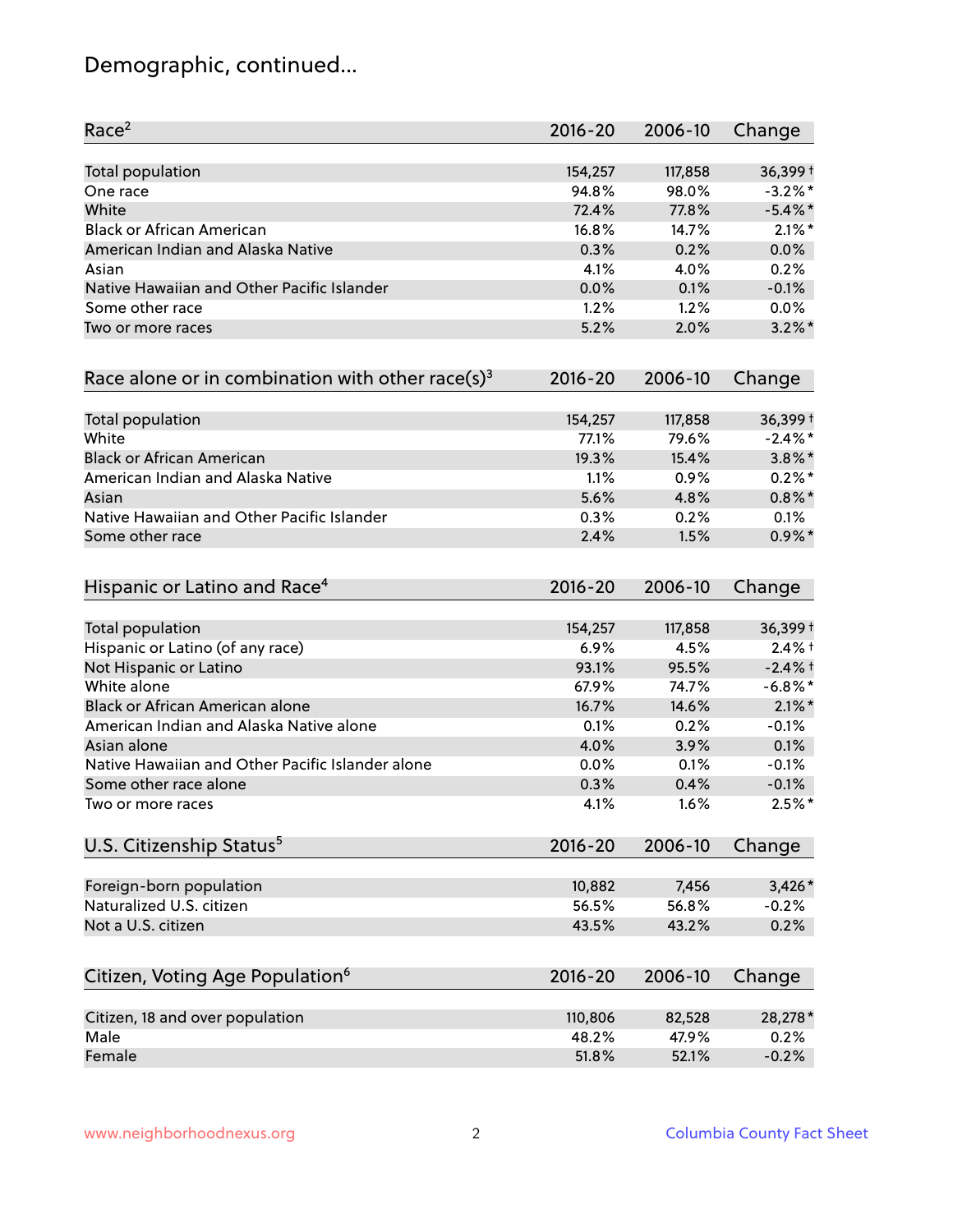### Economic

| Income <sup>7</sup>                                 | 2016-20 | 2006-10 | Change     |
|-----------------------------------------------------|---------|---------|------------|
|                                                     |         |         |            |
| All households                                      | 48,233  | 41,722  | $6,511*$   |
| Less than \$10,000                                  | 2.9%    | 4.0%    | $-1.1\%$ * |
| \$10,000 to \$14,999                                | 1.5%    | 2.6%    | $-1.1\%$ * |
| \$15,000 to \$24,999                                | 5.9%    | 7.9%    | $-2.0\%$ * |
| \$25,000 to \$34,999                                | 6.3%    | 8.3%    | $-2.0\%$ * |
| \$35,000 to \$49,999                                | 9.3%    | 13.5%   | $-4.2%$ *  |
| \$50,000 to \$74,999                                | 19.0%   | 20.7%   | $-1.8%$    |
| \$75,000 to \$99,999                                | 15.1%   | 16.7%   | $-1.6%$    |
| \$100,000 to \$149,999                              | 20.1%   | 15.5%   | 4.5%*      |
| \$150,000 to \$199,999                              | 11.0%   | 5.6%    | $5.3\%$ *  |
| \$200,000 or more                                   | 9.0%    | 5.1%    | $3.9\%$ *  |
| Median household income (dollars)                   | 82,251  | 66,333  | 15,918*    |
| Mean household income (dollars)                     | 102,422 | 81,277  | 21,145*    |
| With earnings                                       | 82.0%   | 84.6%   | $-2.6\%$ * |
| Mean earnings (dollars)                             | 98,758  | 79,629  | 19,129*    |
| <b>With Social Security</b>                         | 28.9%   | 22.9%   | 5.9%*      |
| Mean Social Security income (dollars)               | 22,375  | 16,515  | 5,860*     |
| With retirement income                              | 28.1%   | 21.6%   | $6.4\%$ *  |
| Mean retirement income (dollars)                    | 29,987  | 24,091  | 5,896*     |
| With Supplemental Security Income                   | 2.8%    | 2.8%    | 0.1%       |
| Mean Supplemental Security Income (dollars)         | 10,646  | 8,295   | $2,352*$   |
| With cash public assistance income                  | 2.0%    | 1.6%    | 0.4%       |
| Mean cash public assistance income (dollars)        | 2,571   | 2,766   | $-195$     |
| With Food Stamp/SNAP benefits in the past 12 months | 5.2%    | 5.0%    | 0.2%       |
|                                                     |         |         |            |
| Families                                            | 36,301  | 32,602  | 3,699*     |
| Less than \$10,000                                  | 2.0%    | 2.1%    | $-0.1%$    |
| \$10,000 to \$14,999                                | 0.7%    | 2.0%    | $-1.3\%$ * |
| \$15,000 to \$24,999                                | 3.7%    | 6.0%    | $-2.3\%$ * |
| \$25,000 to \$34,999                                | 4.7%    | 7.3%    | $-2.6\%$ * |
| \$35,000 to \$49,999                                | 7.3%    | 12.1%   | $-4.8\%$ * |
| \$50,000 to \$74,999                                | 18.7%   | 20.9%   | $-2.2%$    |
| \$75,000 to \$99,999                                | 16.8%   | 17.9%   | $-1.1%$    |
| \$100,000 to \$149,999                              | 22.0%   | 18.4%   | $3.6\%$ *  |
| \$150,000 to \$199,999                              | 13.6%   | 6.9%    | $6.7\%$ *  |
| \$200,000 or more                                   | 10.5%   | 6.4%    | $4.1\%$ *  |
| Median family income (dollars)                      | 92,678  | 74,426  | 18,252*    |
| Mean family income (dollars)                        | 112,825 | 90,769  | 22,055*    |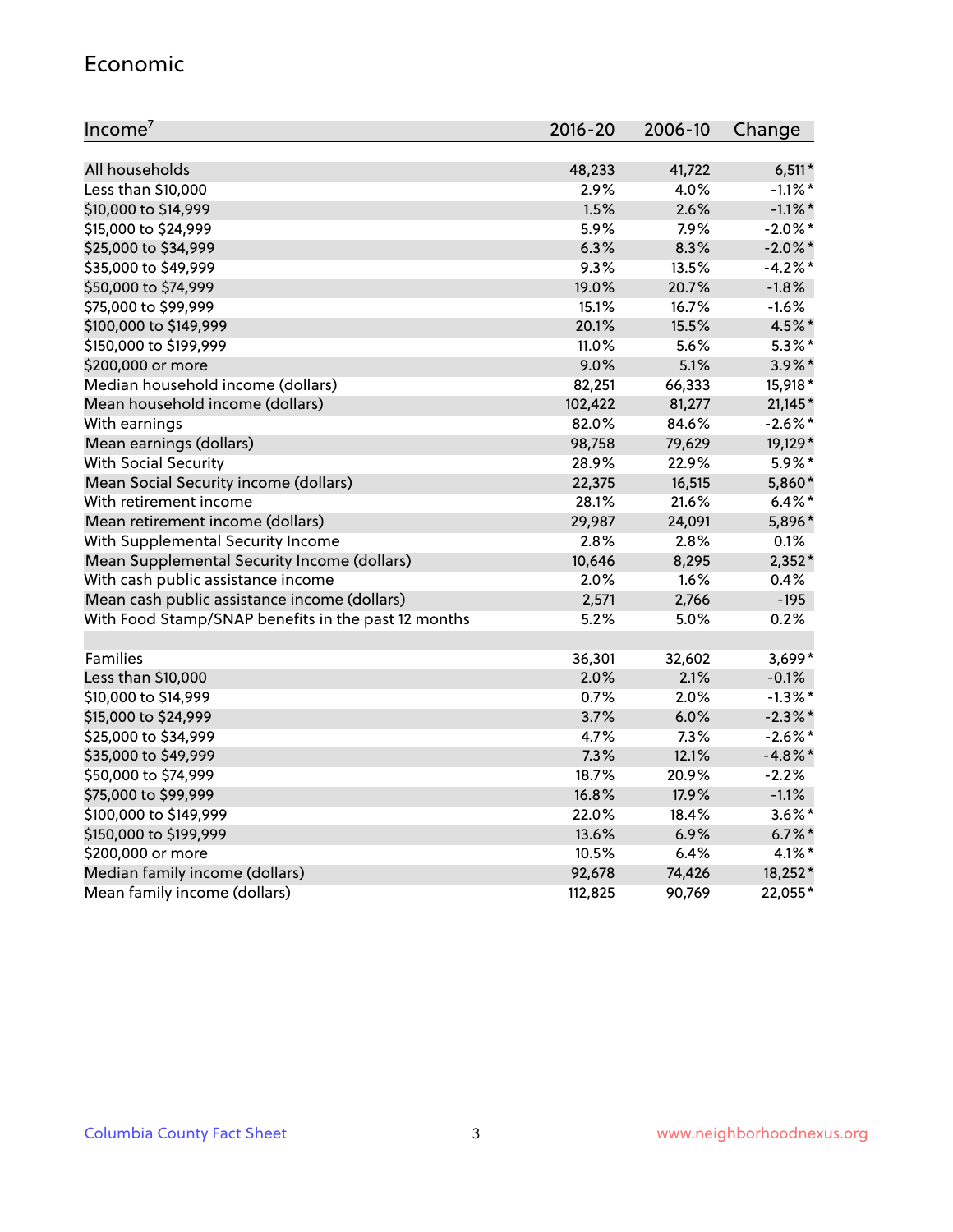## Economic, continued...

| Income, continued <sup>8</sup>                                        | 2016-20 | 2006-10 | Change    |
|-----------------------------------------------------------------------|---------|---------|-----------|
|                                                                       |         |         |           |
| Nonfamily households                                                  | 11,932  | 9,120   | 2,812*    |
| Median nonfamily income (dollars)                                     | 49,720  | 36,982  | 12,738*   |
| Mean nonfamily income (dollars)                                       | 66,883  | 44,498  | 22,385*   |
| Median earnings for workers (dollars)                                 | 41,327  | 35,200  | $6,127*$  |
| Median earnings for male full-time, year-round workers                | 60,949  | 54,592  | $6,357*$  |
| (dollars)                                                             |         |         |           |
| Median earnings for female full-time, year-round workers<br>(dollars) | 47,732  | 36,663  | 11,069*   |
| Per capita income (dollars)                                           | 35,349  | 29,479  | 5,870*    |
|                                                                       |         |         |           |
| Families and People Below Poverty Level <sup>9</sup>                  | 2016-20 | 2006-10 | Change    |
|                                                                       |         |         |           |
| <b>All families</b>                                                   | 4.6%    | 5.3%    | $-0.7%$   |
| With related children under 18 years                                  | 7.5%    | 7.4%    | 0.1%      |
| With related children under 5 years only                              | 5.3%    | 9.1%    | $-3.8%$   |
| Married couple families                                               | 2.1%    | 2.5%    | $-0.5%$   |
| With related children under 18 years                                  | 2.8%    | 2.7%    | 0.1%      |
| With related children under 5 years only                              | 3.1%    | 4.5%    | $-1.4%$   |
| Families with female householder, no husband present                  | 15.2%   | 18.9%   | $-3.8%$   |
| With related children under 18 years                                  | 19.4%   | 23.5%   | $-4.1%$   |
| With related children under 5 years only                              | 9.4%    | 36.3%   | $-26.9%$  |
| All people                                                            | 6.6%    | 7.1%    | $-0.6%$   |
| Under 18 years                                                        | 8.3%    | 7.5%    | 0.8%      |
| Related children under 18 years                                       | 8.0%    | 7.3%    | 0.7%      |
| Related children under 5 years                                        | 5.5%    | 9.7%    | $-4.1%$   |
|                                                                       | 8.8%    | 6.5%    | 2.3%      |
| Related children 5 to 17 years                                        |         |         |           |
| 18 years and over                                                     | 6.0%    | 7.0%    | $-1.0%$   |
| 18 to 64 years                                                        | 5.7%    | 7.3%    | $-1.5%$ * |
| 65 years and over                                                     | 7.1%    | 5.2%    | 1.9%      |
| People in families                                                    | 4.8%    | 5.3%    | $-0.5%$   |
| Unrelated individuals 15 years and over                               | 19.1%   | 22.0%   | $-2.9%$   |
|                                                                       |         |         |           |
| Non-Hispanic white people                                             | 6.1%    | 5.5%    | 0.6%      |
| Black or African-American people                                      | 10.0%   | 12.2%   | $-2.2%$   |
| Asian people                                                          | 7.1%    | 9.4%    | $-2.3%$   |
| Hispanic or Latino people                                             | 4.0%    | 11.5%   | $-7.5%$   |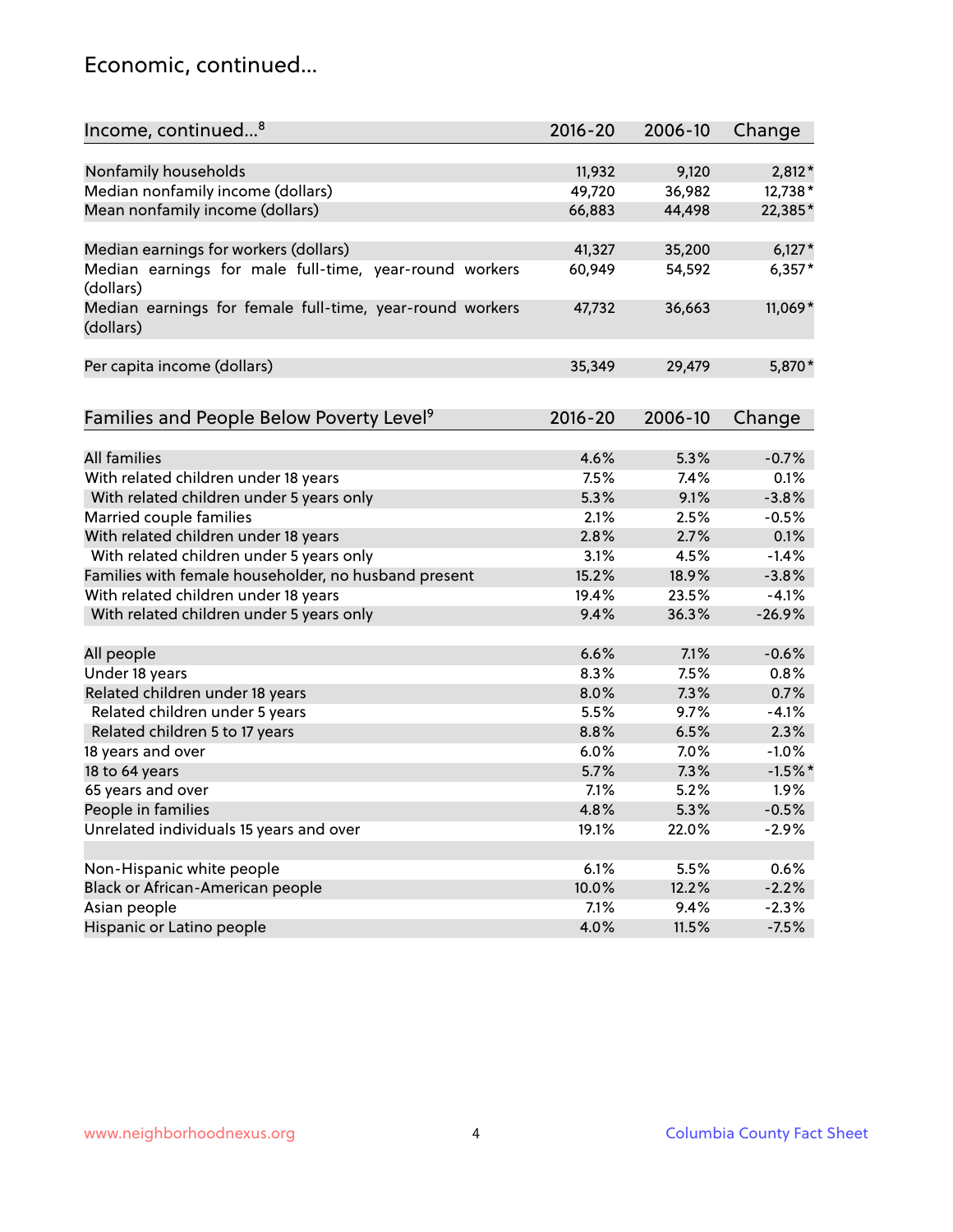## Employment

| Employment Status <sup>10</sup>                                                                          | 2010           | 2020           | Change             |
|----------------------------------------------------------------------------------------------------------|----------------|----------------|--------------------|
| In Labor Force                                                                                           | 74,411         | 61,522         | 61,522             |
| <b>Unemployment Rate</b>                                                                                 | 4.2%           | 7.3%           | $-3.1%$            |
| Industry <sup>11</sup>                                                                                   | $2016 - 20$    | 2006-10        | Change             |
|                                                                                                          |                |                |                    |
| Civilian employed population 16 years and over<br>Agriculture, forestry, fishing and hunting, and mining | 70,487<br>0.4% | 53,816<br>0.5% | 16,671*<br>$-0.1%$ |
| Construction                                                                                             | 7.2%           | 6.8%           | 0.4%               |
| Manufacturing                                                                                            | 8.4%           | 11.0%          | $-2.6\%$ *         |
| Wholesale trade                                                                                          | 2.1%           | 2.3%           | $-0.1%$            |
| Retail trade                                                                                             | 10.0%          | 11.3%          | $-1.4%$            |
| Transportation and warehousing, and utilities                                                            | 7.2%           | 5.0%           | $2.2\%$ *          |
| Information                                                                                              | 2.0%           | 2.0%           | 0.0%               |
| Finance and insurance, and real estate and rental and leasing                                            | 5.8%           | 6.0%           | $-0.2%$            |
| Professional, scientific, and management, and administrative<br>and waste management services            | 11.3%          | 10.6%          | 0.8%               |
| Educational services, and health care and social assistance                                              | 24.7%          | 23.9%          | 0.8%               |
| Arts, entertainment, and recreation, and accommodation and<br>food services                              | 8.5%           | 8.4%           | 0.0%               |
| Other services, except public administration                                                             | 4.4%           | 5.1%           | $-0.8%$            |
| <b>Public administration</b>                                                                             | 8.0%           | 7.1%           | 0.9%               |
| Occupation <sup>12</sup>                                                                                 | $2016 - 20$    | 2006-10        | Change             |
|                                                                                                          |                |                |                    |
| Civilian employed population 16 years and over                                                           | 70,487         | 53,816         | 16,671*            |
| Management, business, science, and arts occupations                                                      | 42.6%          | 41.6%          | 1.0%               |
| Service occupations                                                                                      | 17.0%          | 14.5%          | $2.5%$ *           |
| Sales and office occupations                                                                             | 22.1%          | 25.6%          | $-3.5%$ *          |
| Natural<br>resources,<br>construction,<br>and<br>maintenance<br>occupations                              | 8.7%           | 8.7%           | 0.0%               |
| Production, transportation, and material moving occupations                                              | 9.6%           | 9.7%           | $-0.1%$            |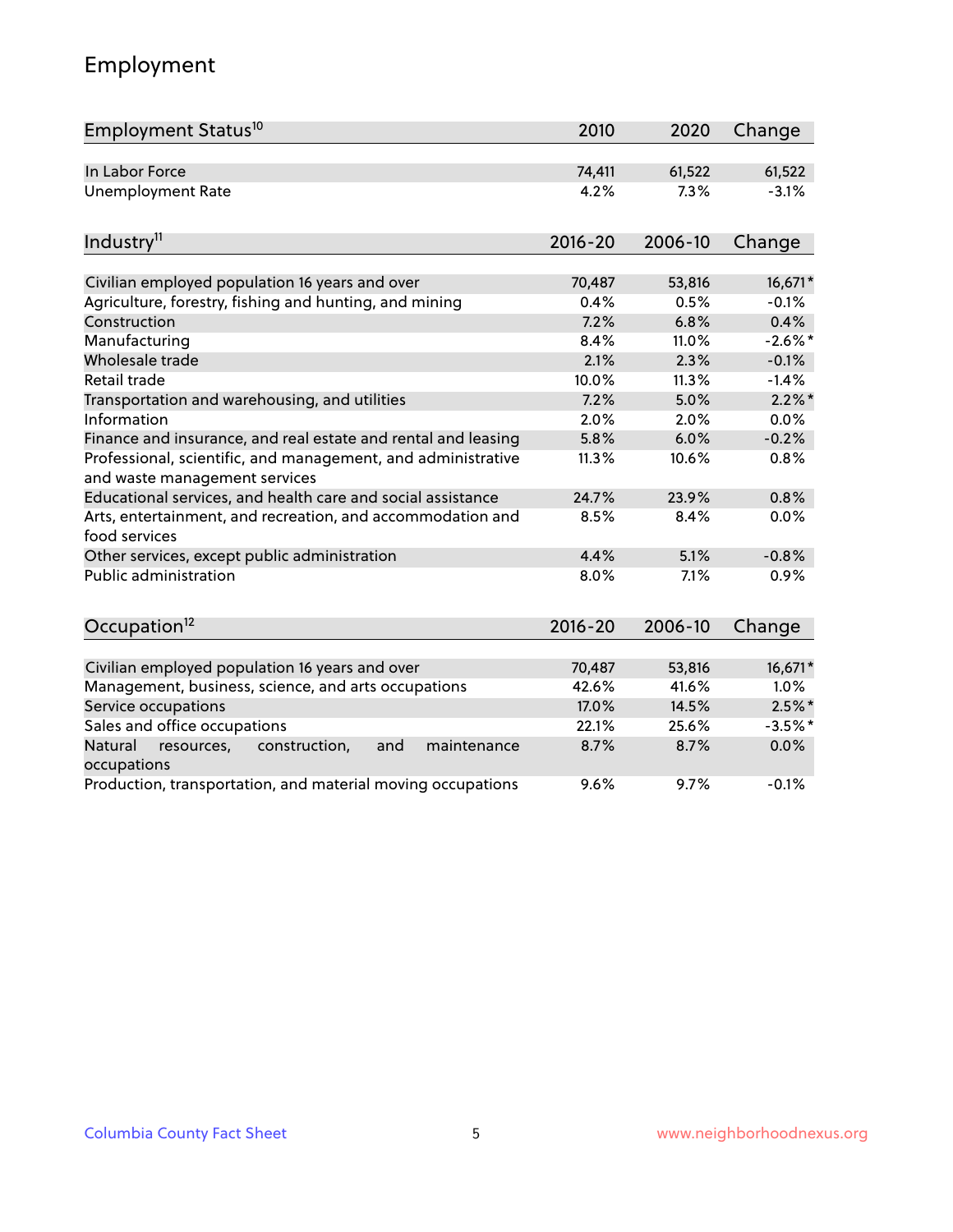## Employment, continued...

| Class of Worker <sup>13</sup>                          | $2016 - 20$ | 2006-10 | Change     |
|--------------------------------------------------------|-------------|---------|------------|
| Civilian employed population 16 years and over         | 70,487      | 53,816  | 16,671*    |
| Private wage and salary workers                        | 71.6%       | 74.0%   | $-2.4\%$ * |
| Government workers                                     | 23.4%       | 20.0%   | $3.4\%$ *  |
| Self-employed in own not incorporated business workers | 4.9%        | 5.8%    | $-0.9%$    |
| <b>Unpaid family workers</b>                           | 0.1%        | 0.2%    | $-0.1%$    |
| Job Flows <sup>14</sup>                                | 2019        | 2010    | Change     |
|                                                        |             |         |            |
| Total Jobs in county                                   | 35,316      | 30,354  | 4,962      |
| Held by residents of county                            | 42.1%       | 40.5%   | 1.6%       |
| Held by non-residents of county                        | 57.9%       | 59.5%   | $-1.6%$    |
| Jobs by Industry Sector <sup>15</sup>                  | 2019        | 2010    | Change     |
|                                                        |             |         |            |
| Total Jobs in county                                   | 35,316      | 30,354  | 4,962      |
| <b>Goods Producing sectors</b>                         | 15.8%       | 17.8%   | $-2.0%$    |
| Trade, Transportation, and Utilities sectors           | 19.2%       | 19.0%   | 0.2%       |
| All Other Services sectors                             | 65.0%       | 63.2%   | 1.8%       |
|                                                        |             |         |            |
| Total Jobs in county held by county residents          | 14,863      | 12,284  | 2,579      |
| <b>Goods Producing sectors</b>                         | 15.9%       | 17.2%   | $-1.3%$    |
| Trade, Transportation, and Utilities sectors           | 14.0%       | 12.3%   | 1.7%       |
| All Other Services sectors                             | 70.1%       | 70.5%   | $-0.4%$    |
| Jobs by Earnings <sup>16</sup>                         | 2019        | 2010    | Change     |
|                                                        |             |         |            |
| Total Jobs in county                                   | 35,316      | 30,354  | 4,962      |
| Jobs with earnings \$1250/month or less                | 28.9%       | 33.3%   | $-4.4%$    |
| Jobs with earnings \$1251/month to \$3333/month        | 37.1%       | 39.8%   | $-2.7%$    |
| Jobs with earnings greater than \$3333/month           | 34.1%       | 26.9%   | 7.2%       |
| Total Jobs in county held by county residents          | 14,863      | 12,284  | 2,579      |
| Jobs with earnings \$1250/month or less                | 27.4%       | 30.6%   | $-3.2%$    |
| Jobs with earnings \$1251/month to \$3333/month        | 32.6%       | 35.7%   | $-3.1%$    |
| Jobs with earnings greater than \$3333/month           | 40.0%       | 33.7%   | 6.3%       |
|                                                        |             |         |            |
| Jobs by Age of Worker <sup>17</sup>                    | 2019        | 2010    | Change     |
| Total Jobs in county                                   | 35,316      | 30,354  | 4,962      |
| Jobs with workers age 29 or younger                    | 27.1%       | 27.9%   | $-0.8%$    |
| Jobs with workers age 30 to 54                         | 52.9%       | 56.1%   | $-3.3%$    |
| Jobs with workers age 55 or older                      | 20.0%       | 15.9%   | 4.1%       |
|                                                        |             |         |            |
| Total Jobs in county held by county residents          | 14,863      | 12,284  | 2,579      |
| Jobs with workers age 29 or younger                    | 25.6%       | 24.4%   | 1.2%       |
| Jobs with workers age 30 to 54                         | 54.1%       | 57.9%   | $-3.9%$    |
| Jobs with workers age 55 or older                      | 20.3%       | 17.7%   | 2.6%       |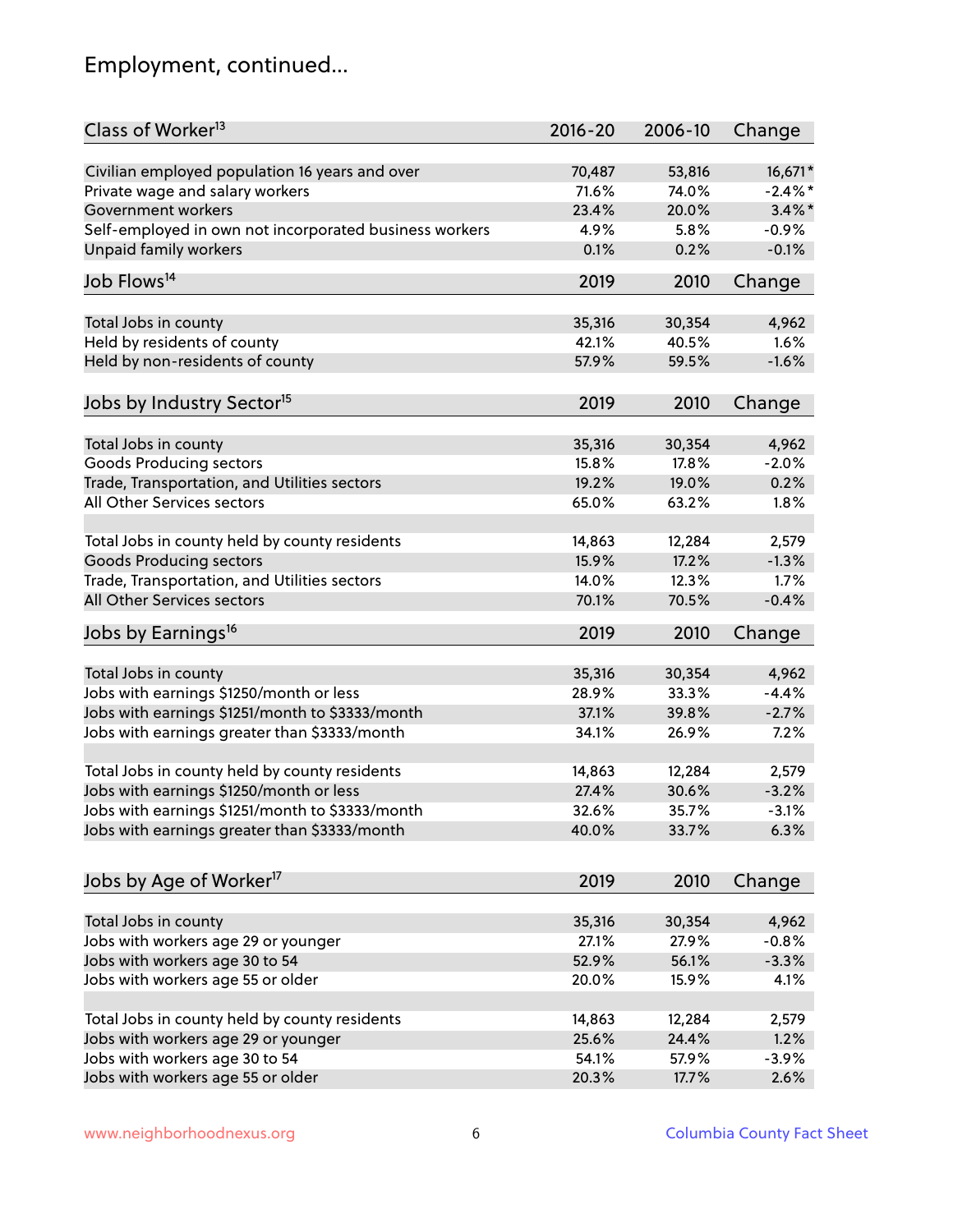### Education

| Early Learning <sup>18</sup>                        |             |                | 2022       |
|-----------------------------------------------------|-------------|----------------|------------|
| Licensed Capacity of Early Learning Centers         |             |                | 4,269      |
| Licenced capacity per 1,000 children ages 0-4       |             |                | 430.5      |
| School Enrollment <sup>19</sup>                     | 2022        | 2010           | Change     |
|                                                     |             |                |            |
| <b>Enrolled in Public School</b>                    | 28,683      | 23,328         | 5,355      |
| White                                               | 55.0%       | 67.7%          | $-12.7%$   |
| <b>Black or African-American</b>                    | 21.6%       | 16.8%          | 4.7%       |
| Asian                                               | 4.1%        | 3.5%           | 0.6%       |
| Native American                                     | 0.2%        | 0.3%           | $-0.1%$    |
| Pacific Islander                                    | 0.3%        | 0.1%           | 0.1%       |
| <b>Biracial or Multi-Racial</b>                     | 7.4%        | 4.9%           | 2.5%       |
| Hispanic or Latino                                  | 11.4%       | 6.6%           | 4.8%       |
| Georgia Milestones: 3rd Grade Reading <sup>20</sup> |             |                | 2019       |
|                                                     |             |                |            |
| Number of Students Tested                           |             |                | 2,062      |
| Proficient or Distinguished                         |             |                | 58.9%      |
| Georgia Milestones: 8th Grade Math <sup>21</sup>    |             |                | 2019       |
| Number of Students Tested                           |             |                | 2,143      |
| Proficient or Distinguished                         |             |                | 48.6%      |
|                                                     |             |                |            |
| Graduation Rates <sup>22</sup>                      | 2021        | 2012           | Change     |
| Cohort                                              | 2,073       | 1,812          | 261        |
| <b>High School Graduation Rate</b>                  | 92.3%       | 73.8%          | 18.5%      |
|                                                     |             |                |            |
| Educational Attainment <sup>23</sup>                | $2016 - 20$ | 2006-10        | Change     |
|                                                     |             |                |            |
| Population 25 years and over                        | 102,800     | 75,738         | 27,062*    |
| Less than 9th grade                                 | 1.9%        | 2.9%           | $-1.0\%$ * |
| 9th to 12th grade, no diploma                       | 5.2%        | 7.2%           | $-2.0\%$ * |
| High school graduate (includes equivalency)         | 24.3%       | 26.7%<br>20.4% | $-2.4\%$ * |
| Some college, no degree                             | 20.5%       |                | $0.0\%$    |
| Associate's degree                                  | 11.7%       | 9.1%           | $2.7\%$ *  |
| Bachelor's degree                                   | 21.9%       | 21.0%          | 0.8%       |
| Graduate or professional degree                     | 14.6%       | 12.7%          | $1.9\%$ *  |
| Percent high school graduate or higher              | 93.0%       | 89.9%          | 3.0%       |
| Percent bachelor's degree or higher                 | 36.5%       | 33.8%          | $2.7\%$ *  |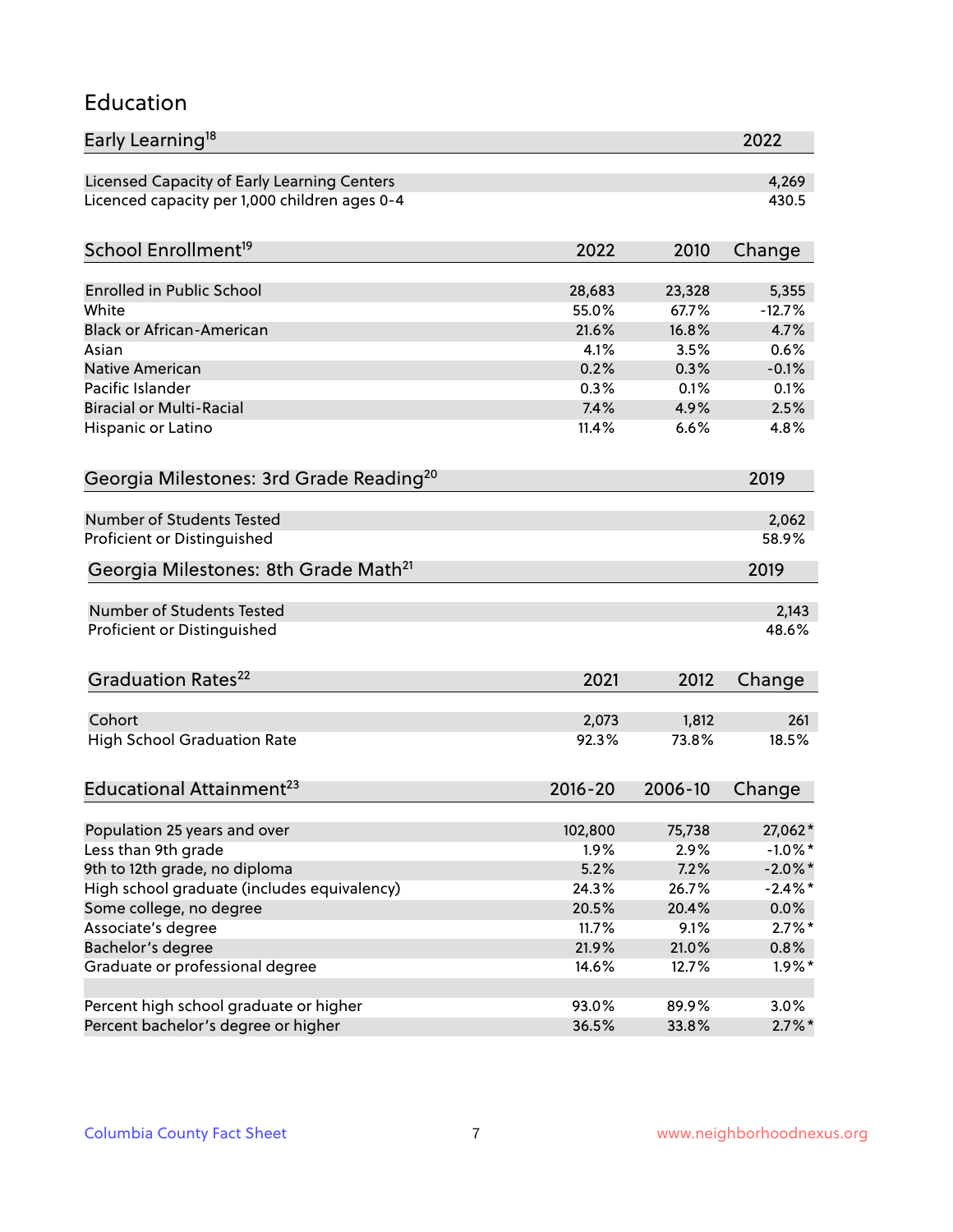## Housing

| Households by Type <sup>24</sup>                     | 2016-20     | 2006-10 | Change     |
|------------------------------------------------------|-------------|---------|------------|
|                                                      |             |         |            |
| Total households                                     | 48,233      | 41,722  | $6,511*$   |
| Family households (families)                         | 75.3%       | 78.1%   | $-2.9%$ *  |
| With own children under 18 years                     | 34.5%       | 39.3%   | $-4.8\%$ * |
| Married-couple family                                | 61.2%       | 62.5%   | $-1.3%$    |
| With own children of the householder under 18 years  | 26.0%       | 29.9%   | $-3.9\%$ * |
| Male householder, no wife present, family            | 3.2%        | 3.6%    | $-0.4%$    |
| With own children of the householder under 18 years  | 1.9%        | 1.9%    | 0.0%       |
| Female householder, no husband present, family       | 10.8%       | 12.0%   | $-1.2%$    |
| With own children of the householder under 18 years  | 6.6%        | 7.5%    | $-1.0%$    |
| Nonfamily households                                 | 24.7%       | 21.9%   | $2.9\%$ *  |
| Householder living alone                             | 21.8%       | 18.1%   | $3.7\%$ *  |
| 65 years and over                                    | 8.6%        | 5.6%    | $3.0\%$ *  |
|                                                      |             |         |            |
| Households with one or more people under 18 years    | 37.3%       | 42.0%   | $-4.7%$ *  |
| Households with one or more people 65 years and over | 27.3%       | 18.8%   | $8.6\%$ *  |
|                                                      |             |         |            |
| Average household size                               | 3.19        | 2.81    | $0.38*$    |
| Average family size                                  | 3.70        | 3.21    | $0.50*$    |
|                                                      |             |         |            |
| Housing Occupancy <sup>25</sup>                      | 2016-20     | 2006-10 | Change     |
|                                                      |             |         |            |
| Total housing units                                  | 58,653      | 46,314  | 12,339*    |
| Occupied housing units                               | 82.2%       | 90.1%   | $-7.9%$ *  |
| Vacant housing units                                 | 17.8%       | 9.9%    | $7.9\%*$   |
|                                                      |             |         |            |
| Homeowner vacancy rate                               | 5.6         | 2.2     | $3.3*$     |
| Rental vacancy rate                                  | 14.5        | 11.3    | 3.2        |
|                                                      |             |         |            |
| Units in Structure <sup>26</sup>                     |             |         |            |
|                                                      | $2016 - 20$ | 2006-10 | Change     |
| Total housing units                                  | 58,653      | 46,314  | 12,339*    |
| 1-unit, detached                                     | 79.5%       | 77.4%   | $2.1\%$ *  |
| 1-unit, attached                                     | 6.7%        | 5.2%    | $1.5\%$ *  |
| 2 units                                              | 0.6%        | 0.8%    | $-0.2%$    |
| 3 or 4 units                                         | 1.7%        | 1.8%    | $-0.1%$    |
| 5 to 9 units                                         |             |         | $-0.9%$ *  |
|                                                      | 1.2%        | 2.2%    |            |
| 10 to 19 units                                       | 2.8%        | 1.5%    | $1.3\%$ *  |
| 20 or more units                                     | 1.5%        | 1.2%    | 0.3%       |
| Mobile home                                          | 5.9%        | 10.0%   | $-4.1%$ *  |
| Boat, RV, van, etc.                                  | 0.1%        | 0.0%    | 0.1%       |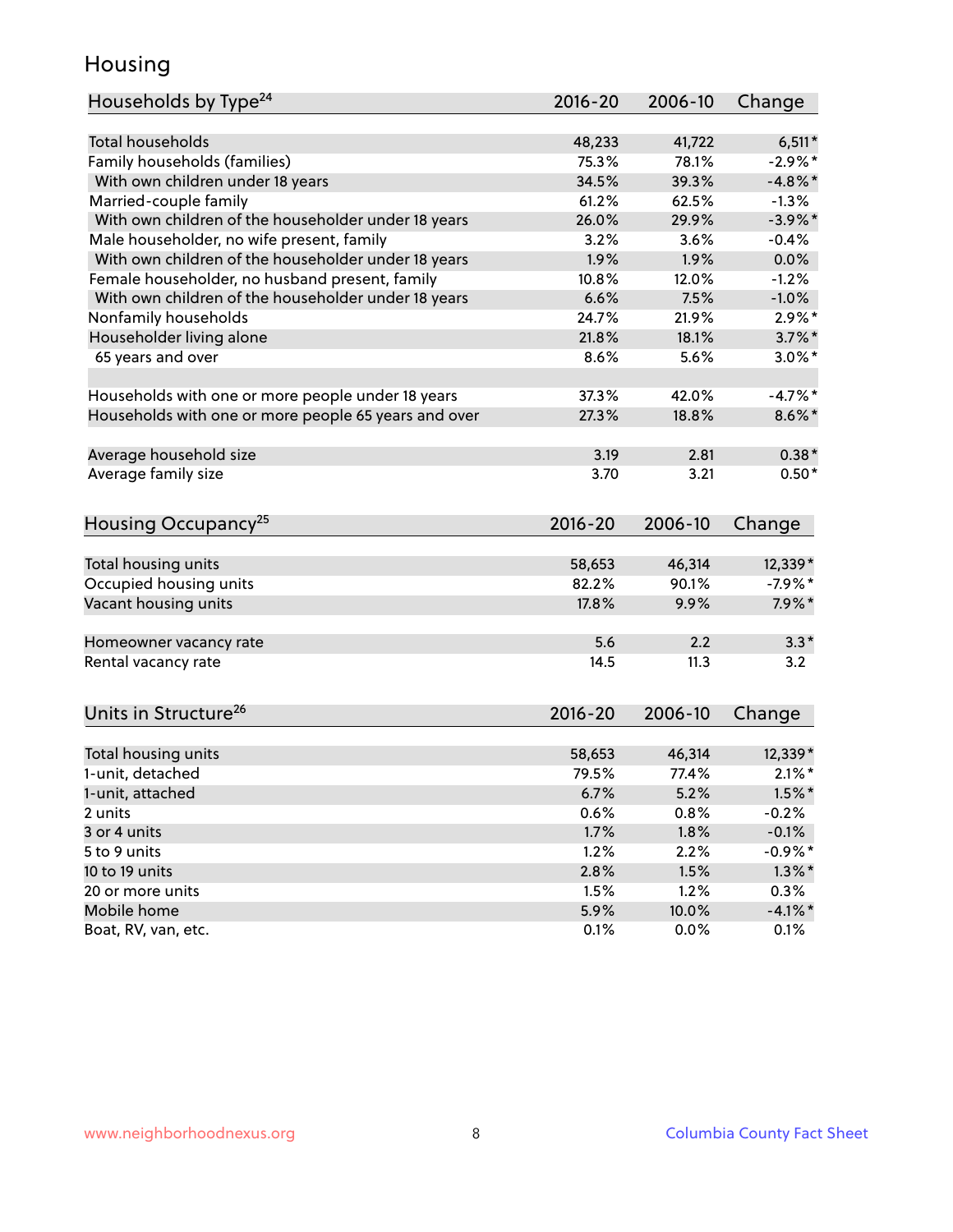## Housing, Continued...

| Year Structure Built <sup>27</sup>             | 2016-20     | 2006-10 | Change     |
|------------------------------------------------|-------------|---------|------------|
| Total housing units                            | 58,653      | 46,314  | 12,339*    |
| Built 2014 or later                            | 10.2%       | (X)     | (X)        |
| Built 2010 to 2013                             | 10.0%       | (X)     | (X)        |
| Built 2000 to 2009                             | 22.4%       | 27.1%   | $-4.6\%$ * |
| Built 1990 to 1999                             | 20.2%       | 25.8%   | $-5.6\%$ * |
| Built 1980 to 1989                             | 17.4%       | 20.7%   | $-3.3\%$ * |
| Built 1970 to 1979                             | 10.6%       | 15.3%   | $-4.7%$    |
| Built 1960 to 1969                             | 4.9%        | 6.6%    | $-1.6\%$ * |
| Built 1950 to 1959                             | 2.6%        | 2.4%    | 0.2%       |
| Built 1940 to 1949                             | 0.7%        | 1.2%    | $-0.5%$    |
| Built 1939 or earlier                          | 0.9%        | 1.0%    | $-0.1%$    |
| Housing Tenure <sup>28</sup>                   | $2016 - 20$ | 2006-10 | Change     |
|                                                | 48,233      | 41,722  | $6,511*$   |
| Occupied housing units<br>Owner-occupied       | 79.5%       | 80.9%   | $-1.4%$ *  |
| Renter-occupied                                | 20.5%       | 19.1%   | 1.4%       |
|                                                |             |         |            |
| Average household size of owner-occupied unit  | 3.24        | 2.85    | $0.39*$    |
| Average household size of renter-occupied unit | 2.97        | 2.63    | $0.34*$    |
| Residence 1 Year Ago <sup>29</sup>             | 2016-20     | 2006-10 | Change     |
| Population 1 year and over                     | 152,197     | 116,235 | 35,962*    |
| Same house                                     | 87.8%       | 85.4%   | $2.4\%$ *  |
| Different house in the U.S.                    | 11.1%       | 13.8%   | $-2.7\%$ * |
| Same county                                    | 3.9%        | 6.2%    | $-2.3\%$ * |
| Different county                               | 7.2%        | 7.6%    | $-0.5%$    |
| Same state                                     | 3.4%        | 4.5%    | $-1.1\%$ * |
| Different state                                | 3.8%        | 3.1%    | 0.6%       |
| Abroad                                         | 1.1%        | 0.8%    | $0.4\%*$   |
| Value of Housing Unit <sup>30</sup>            | $2016 - 20$ | 2006-10 | Change     |
| Owner-occupied units                           | 38,345      | 33,743  | 4,602*     |
| Less than \$50,000                             | 3.2%        | 4.5%    | $-1.4%$ *  |
| \$50,000 to \$99,999                           | 7.0%        | 12.8%   | $-5.8\%$ * |
| \$100,000 to \$149,999                         | 15.9%       | 23.4%   | $-7.5%$ *  |
| \$150,000 to \$199,999                         | 18.8%       | 20.4%   | $-1.6%$    |
| \$200,000 to \$299,999                         | 32.7%       | 22.3%   | 10.3%*     |
| \$300,000 to \$499,999                         | 17.6%       | 12.2%   | $5.4\%$ *  |
| \$500,000 to \$999,999                         | 4.2%        | 3.8%    | 0.4%       |
| \$1,000,000 or more                            | 0.7%        | 0.6%    | 0.1%       |
| Median (dollars)                               | 215,200     | 168,700 | 46,500*    |
| Mortgage Status <sup>31</sup>                  | $2016 - 20$ | 2006-10 | Change     |
| Owner-occupied units                           | 38,345      | 33,743  | 4,602*     |
| Housing units with a mortgage                  | 69.7%       | 76.4%   | $-6.7%$ *  |
| Housing units without a mortgage               | 30.3%       | 23.6%   | $6.7\%$ *  |
|                                                |             |         |            |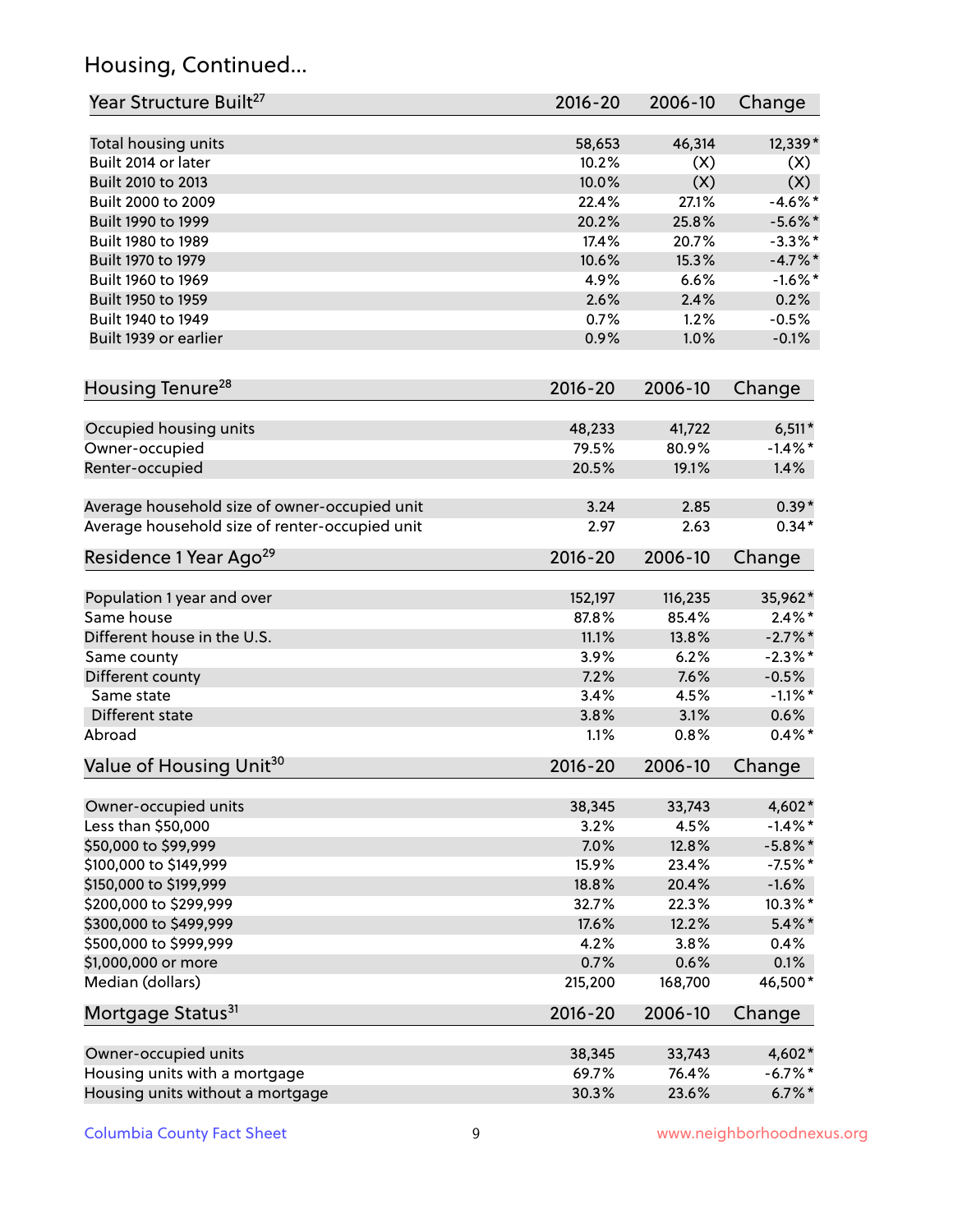## Housing, Continued...

| Selected Monthly Owner Costs <sup>32</sup>                                            | $2016 - 20$ | 2006-10 | Change     |
|---------------------------------------------------------------------------------------|-------------|---------|------------|
| Housing units with a mortgage                                                         | 26,740      | 25,780  | 960*       |
| Less than \$300                                                                       | 0.1%        | 0.1%    | $0.0\%$    |
| \$300 to \$499                                                                        | 0.8%        | 1.1%    | $-0.3%$    |
| \$500 to \$999                                                                        | 13.3%       | 18.2%   | $-4.9%$ *  |
| \$1,000 to \$1,499                                                                    | 34.3%       | 38.6%   | $-4.4\%$ * |
| \$1,500 to \$1,999                                                                    | 27.3%       | 23.6%   | $3.7\%$ *  |
| \$2,000 to \$2,999                                                                    | 20.4%       | 12.6%   | $7.8\%$ *  |
| \$3,000 or more                                                                       | 3.8%        | 5.8%    | $-2.0\%$ * |
| Median (dollars)                                                                      | 1,523       | 1,400   | $123*$     |
| Housing units without a mortgage                                                      | 11,605      | 7,963   | $3,642*$   |
| Less than \$150                                                                       | 2.3%        | 6.0%    | $-3.7\%$ * |
| \$150 to \$249                                                                        | 11.0%       | 17.9%   | $-7.0\%$ * |
| \$250 to \$349                                                                        | 16.6%       | 23.8%   | $-7.3\%$ * |
| \$350 to \$499                                                                        | 28.8%       | 30.3%   | $-1.5%$    |
| \$500 to \$699                                                                        | 23.2%       | 14.6%   | $8.7\%$ *  |
| \$700 or more                                                                         | 18.2%       | 7.4%    | 10.8%*     |
| Median (dollars)                                                                      | 452         | 363     | 89*        |
| Selected Monthly Owner Costs as a Percentage of<br>Household Income <sup>33</sup>     | $2016 - 20$ | 2006-10 | Change     |
| Housing units with a mortgage (excluding units where<br>SMOCAPI cannot be computed)   | 26,622      | 25,701  | 921        |
| Less than 20.0 percent                                                                | 54.9%       | 42.5%   | 12.4%*     |
| 20.0 to 24.9 percent                                                                  | 16.7%       | 18.4%   | $-1.6%$    |
| 25.0 to 29.9 percent                                                                  | 10.4%       | 11.8%   | $-1.4%$    |
| 30.0 to 34.9 percent                                                                  | 6.6%        | 7.6%    | $-0.9%$    |
| 35.0 percent or more                                                                  | 11.3%       | 19.7%   | $-8.4\%$ * |
| Not computed                                                                          | 118         | 79      | 39         |
| Housing unit without a mortgage (excluding units where<br>SMOCAPI cannot be computed) | 11,459      | 7,830   | $3,629*$   |
| Less than 10.0 percent                                                                | 59.2%       | 57.4%   | 1.8%       |
| 10.0 to 14.9 percent                                                                  | 15.3%       | 15.8%   | $-0.5%$    |
| 15.0 to 19.9 percent                                                                  | 9.7%        | 10.7%   | $-0.9%$    |
| 20.0 to 24.9 percent                                                                  | 4.1%        | 4.4%    | $-0.3%$    |
| 25.0 to 29.9 percent                                                                  | 2.5%        | 2.3%    | 0.2%       |
| 30.0 to 34.9 percent                                                                  | 0.7%        | 1.7%    | $-1.1%$    |
| 35.0 percent or more                                                                  | 8.4%        | 7.6%    | 0.8%       |
| Not computed                                                                          | 146         | 133     | 13         |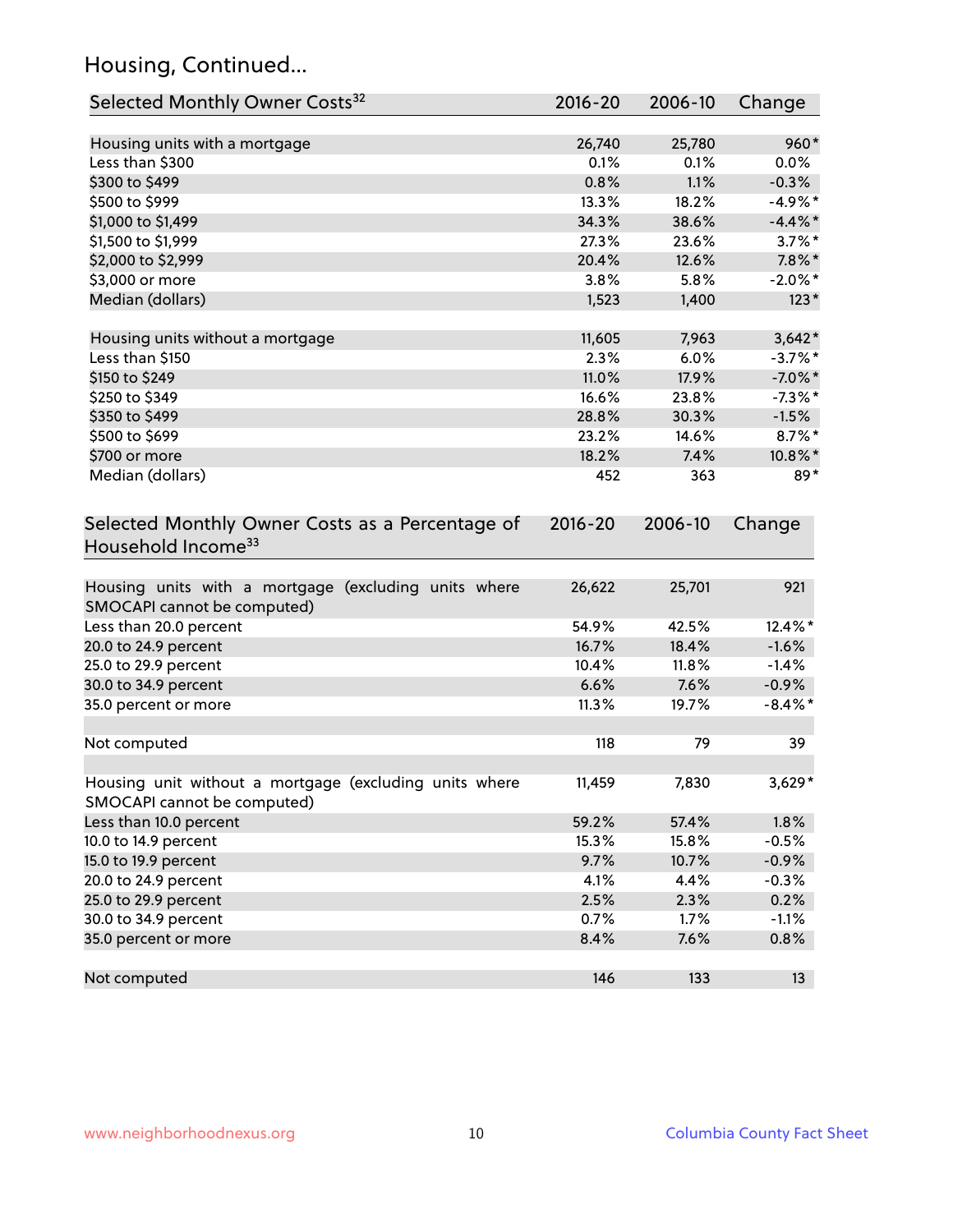## Housing, Continued...

| Gross Rent <sup>34</sup>                                                       | 2016-20            | 2006-10        | Change      |
|--------------------------------------------------------------------------------|--------------------|----------------|-------------|
|                                                                                |                    |                |             |
| Occupied units paying rent                                                     | 9,255              | 7,409          | 1,846*      |
| Less than \$200                                                                | 0.5%               | 0.9%           | $-0.4%$     |
| \$200 to \$499                                                                 | 2.8%               | 11.2%          | $-8.4\%$ *  |
| \$500 to \$749                                                                 | 10.0%              | 29.9%          | $-20.0\%$ * |
| \$750 to \$999                                                                 | 20.4%              | 23.2%          | $-2.8%$     |
| \$1,000 to \$1,499                                                             | 46.7%              | 28.2%          | 18.5%*      |
| \$1,500 to \$1,999                                                             | 13.0%              | 2.6%           | 10.5%*      |
| \$2,000 or more                                                                | 6.6%               | 4.0%           | $2.6\%$ *   |
| Median (dollars)                                                               | 1,172              | 828            | $344*$      |
| No rent paid<br>Gross Rent as a Percentage of Household Income <sup>35</sup>   | 633<br>$2016 - 20$ | 570<br>2006-10 | 63          |
|                                                                                |                    |                | Change      |
| Occupied units paying rent (excluding units where GRAPI<br>cannot be computed) | 9,189              | 7,327          | $1,862*$    |
| Less than 15.0 percent                                                         | 20.5%              | 12.2%          | $8.3\%$ *   |
| 15.0 to 19.9 percent                                                           | 16.9%              | 17.0%          | $-0.1%$     |
| 20.0 to 24.9 percent                                                           | 10.4%              | 13.7%          | $-3.3%$     |
| 25.0 to 29.9 percent                                                           | 13.4%              | 13.0%          | 0.4%        |
| 30.0 to 34.9 percent                                                           | 9.1%               | 7.8%           | 1.3%        |
| 35.0 percent or more                                                           | 29.7%              | 36.4%          | $-6.7%$     |
| Not computed                                                                   | 699                | 652            | 47          |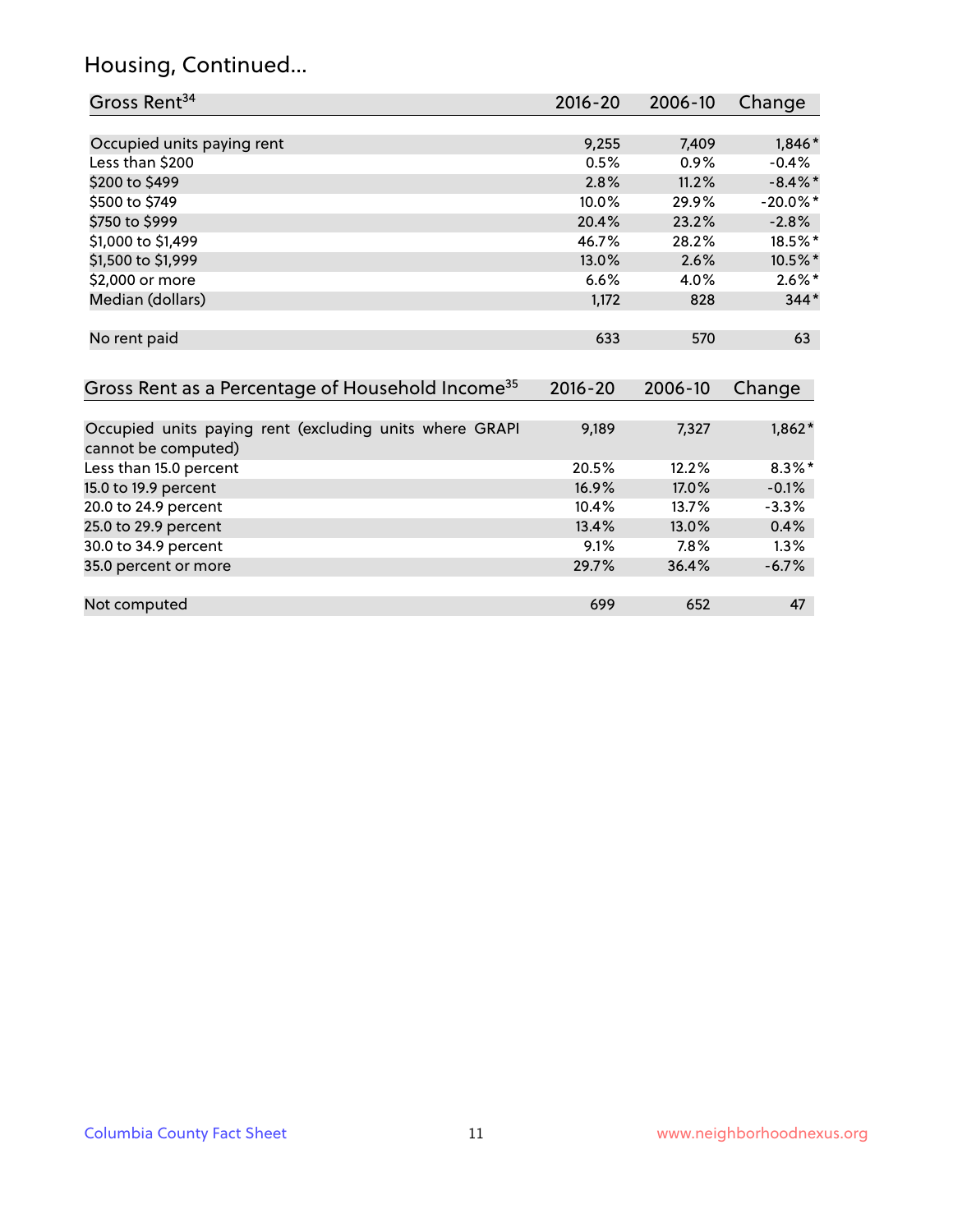## Community Involvement

| Voter Registration and Turnout <sup>36</sup> | 2020    |
|----------------------------------------------|---------|
|                                              |         |
| Active registered voters                     | 106.981 |
| Number voted in Presidential election        | 80,403  |
| Percent voted in Presidential election       | 75.2%   |

## Transportation

| Commuting to Work <sup>37</sup>           | 2016-20     | 2006-10 | Change     |
|-------------------------------------------|-------------|---------|------------|
|                                           |             |         |            |
| Workers 16 years and over                 | 73,250      | 54,884  | 18,366*    |
| Car, truck, or van - drove alone          | 86.1%       | 85.0%   | $1.1\%$    |
| Car, truck, or van - carpooled            | 8.4%        | 10.1%   | $-1.8\%$ * |
| Public transportation (excluding taxicab) | 0.1%        | 0.1%    | $-0.1%$    |
| Walked                                    | 0.3%        | 0.9%    | $-0.6\%$ * |
| Other means                               | $0.9\%$     | $1.0\%$ | $-0.1%$    |
| Worked at home                            | 4.3%        | 2.8%    | $1.5\%$ *  |
|                                           |             |         |            |
| Mean travel time to work (minutes)        | 25.9        | 23.7    | $2.2*$     |
|                                           |             |         |            |
| Vehicles Available <sup>38</sup>          | $2016 - 20$ | 2006-10 | Change     |
|                                           |             |         |            |
| Occupied housing units                    | 48,233      | 41,722  | $6,511*$   |
| No vehicles available                     | 2.6%        | 2.7%    | $-0.1%$    |
| 1 vehicle available                       | 26.5%       | 24.9%   | 1.6%       |
| 2 vehicles available                      | 44.1%       | 44.7%   | $-0.6%$    |
| 3 or more vehicles available              | 26.9%       | 27.7%   | $-0.8%$    |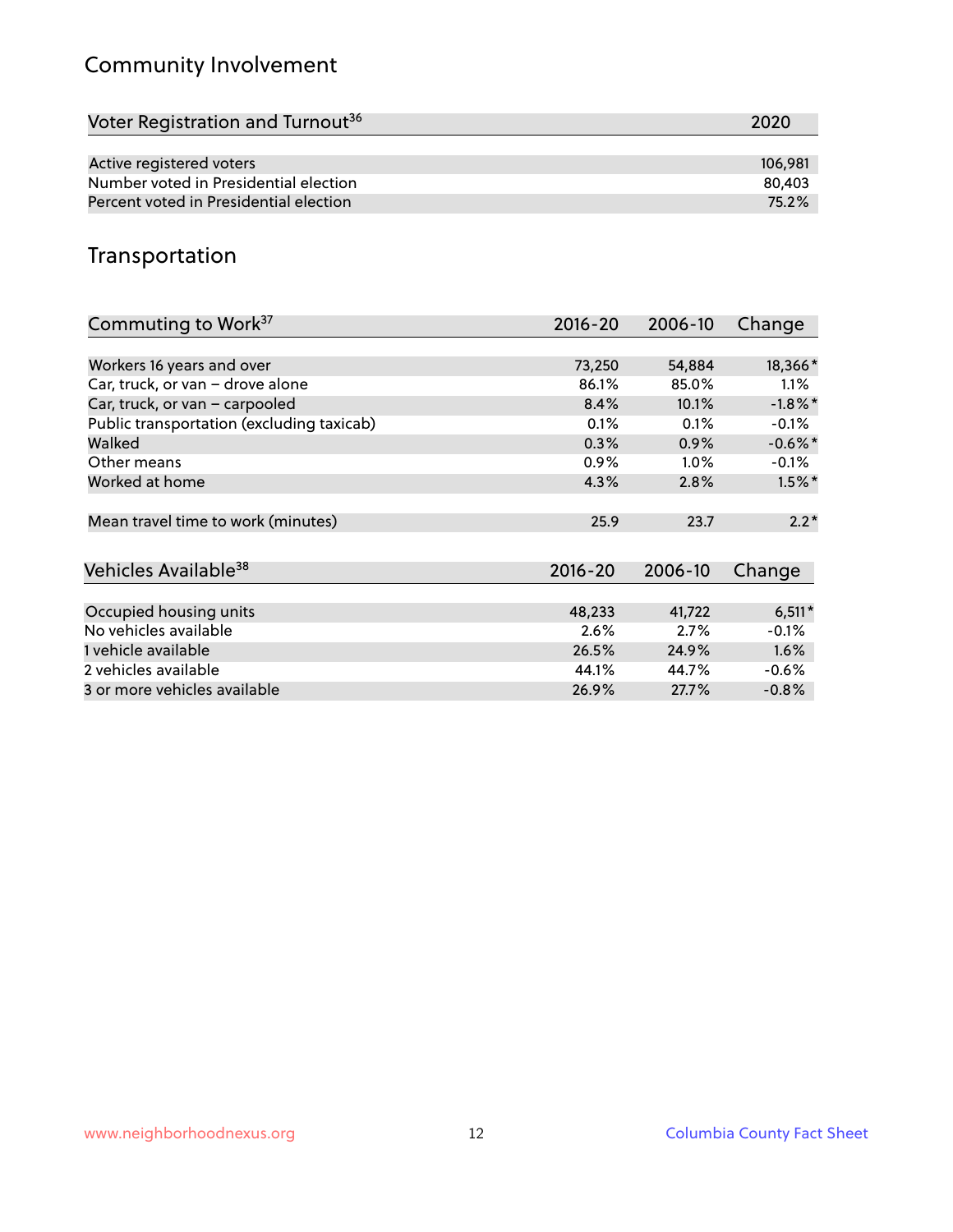#### Health

| Health Insurance coverage <sup>39</sup> | 2016-20 |
|-----------------------------------------|---------|
|-----------------------------------------|---------|

| Civilian Noninstitutionalized Population                | 150,176 |
|---------------------------------------------------------|---------|
| With health insurance coverage                          | 91.6%   |
| With private health insurance coverage                  | 79.7%   |
| With public health coverage                             | 25.6%   |
| No health insurance coverage                            | 8.4%    |
| Civilian Noninstitutionalized Population Under 19 years | 41,121  |
| No health insurance coverage                            | 2.7%    |
| Civilian Noninstitutionalized Population 19 to 64 years | 88,387  |
| In labor force:                                         | 68,600  |
| Employed:                                               | 65,349  |
| With health insurance coverage                          | 88.8%   |
| With private health insurance coverage                  | 54.4%   |
| With public coverage                                    | 9.4%    |
| No health insurance coverage                            | 11.2%   |
| Unemployed:                                             | 3,251   |
| With health insurance coverage                          | 61.3%   |
| With private health insurance coverage                  | 54.4%   |
| With public coverage                                    | 15.5%   |
| No health insurance coverage                            | 38.7%   |
| Not in labor force:                                     | 19,787  |
| With health insurance coverage                          | 85.2%   |
| With private health insurance coverage                  | 70.1%   |
| With public coverage                                    | 26.7%   |
| No health insurance coverage                            | 14.8%   |

# **Health Factors Most Recent** And The Control of the Control of The Control of The Control of The Control of The Control of The Control of The Control of The Control of The Control of The Control of The Control of The Contr

| Premature Death (YPLL before age 75 per 100,000 population, age-adjusted) <sup>40</sup> | 5,894.5 |
|-----------------------------------------------------------------------------------------|---------|
| Average number of Physically Unhealthy Days <sup>41</sup>                               | 3.7     |
| Average number of Mentally Unhealthy Days <sup>42</sup>                                 | 4.7     |
| Low Birthweight Births <sup>43</sup>                                                    | $8.0\%$ |
| Diabetes Prevalence <sup>44</sup>                                                       | 9.8%    |
| HIV Prevalence (per 100,000 population) <sup>45</sup>                                   | 184.6   |
| Rate, Deduplicated ER Visits for Asthma, Ages 0-17 <sup>46</sup>                        | 413.6   |